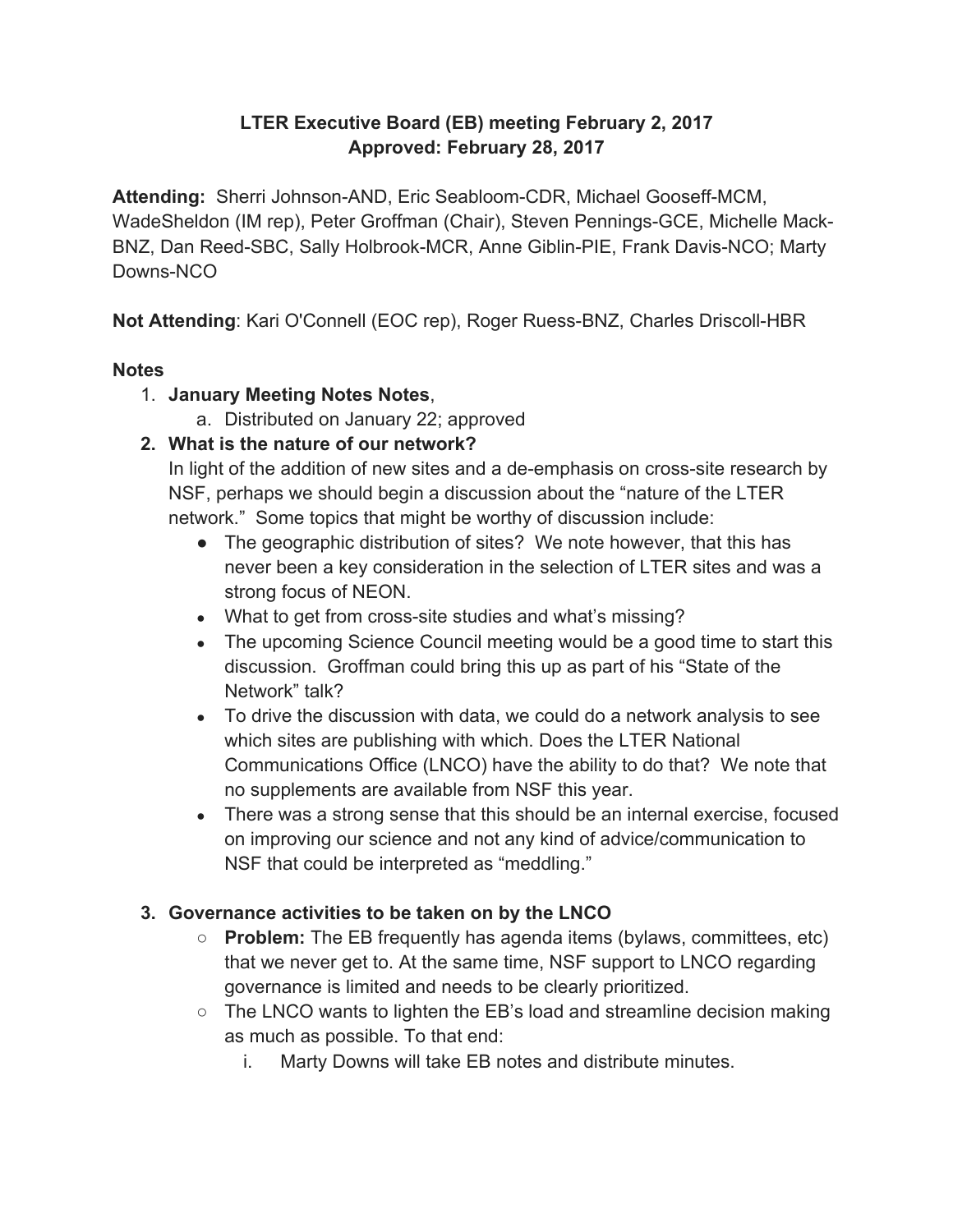- ii. LNCO has also launched a google site to gather key documents and agendas.
- iii. For complex organizational problems, such as bylaws and committee structure, LNCO will gather information and propose a plan for EB to discuss, amend and enact.
- iv. Clarity about what is an NCO job versus what is an EB or a Committee job is important
- **Committees** LNCO launched a committee survey to gather information about who is on committees, what their activities have been, what they need to be more effective, and what needs to be preserved and archived. Based on survey and additional conversations with committee chairs, LNCO will propose a way forward.
	- i. Many committees thought they needed to be bigger and needed to meet annually

ii. Concerns: how important is full site representation on committees? SC Chair compensation update: Bylaws say 2-6 months compensation for chair. During Groffman's tenure, it dropped from 2 months to 6 weeks and it is unclear if it will continue at all.

- PG reports a positive conversation with NSF program Officer John Schade, who regrets the current situation and will try to find support to maintain at least 1 month of support during transition. Probably ending coincident with end of current NCO funding model (October 2019)
- **Concerns:** This information should be transparent to those who stand for election as new chair. It's critical to clarify whether it's a compensated position or not.
- **Suggestion:** Could we fix an amount rather than a set period of time? Would improve NSF's ability to plan.

# **4. Mini-symposium update**

- Speakers are confirmed, see<https://lternet.edu/node/84404>
- Posters are under development in collaboration with Marty
- Panel will be scientist-only. Given the Federal government transitions, it would be difficult for agency personnel to participate.
- Invitations will go out soon
- Practice session scheduled for: March 7

# **5. 2017 Science Council Meeting**

- Theme is disturbance in the context of long-term science. Planning Committee is Frank Davis, Evelyn Gaiser, Michael Nelson, Gary Lovett.
- Draft agenda for discussion is on the EB drive
- What type of high impact product could we produce? Last year's meeting led to an effort to develop "stories" on what long-term research tells us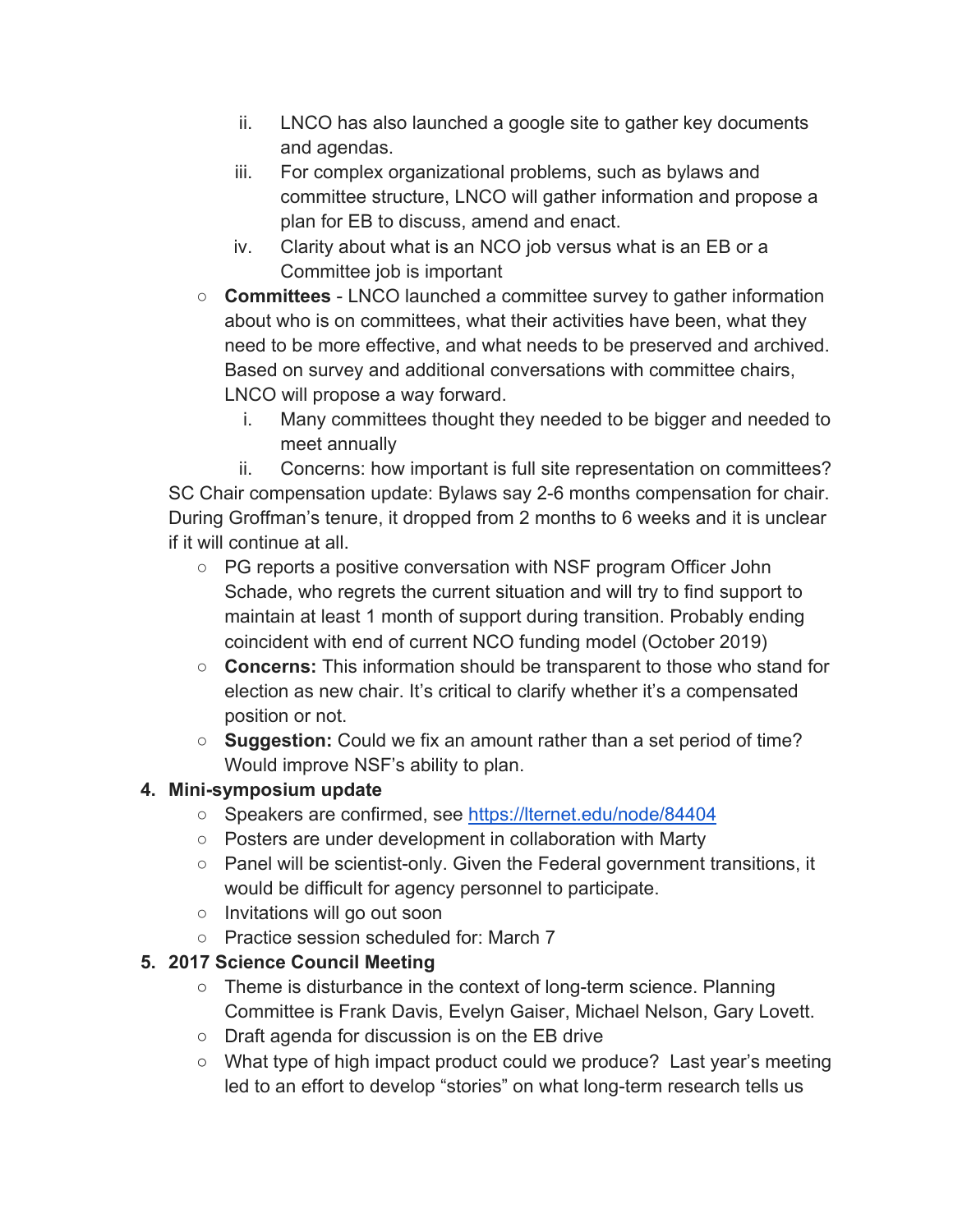about where ecosystems are going that is coming along nicely -- aiming to publish in Ecosphere.

- Must include: EB business meeting, PI meeting, field trip, site updates, but how can we best leverage the time together?
- Aiming toward synthesis papers, in addition to inspiration for new synthesis groups. To that end, committee is recruiting short plenary talks from key synthesizers.
- **Important Note:** Tuesday EB meeting will start in the afternoon--not first thing in the morning. May be able to travel Tuesday morning.

## **6. Update on Environmental Data Initiative (EDI)**

- 2 sites -- (BNZ and ARC) got pushback from NSF because PASTA data policy is not compatible with Arctic Data Center (PASTA data policy is more restrictive.) Working to extend PASTA to accommodate an alternative data use agreement.
	- i. Need to revise LTER data use policy -- no longer compatible with NSF data use policy, which requires data be redistributable, no strings, after 1 year.
- Pre-planning underway for the April data management and archiving discussion with EDI, NCO, DataONE, LTER.
	- i. Funds from a prior EAGER award will help fund this workshop.
	- ii. Includes a broad landscape discussion, as well as more formal plans for disposition of databases -- climate database, etc. - currently in caretaker mode at LNCO which is not funded for these activities.
	- iii. Currently there are additional May use \$ for a broader meeting then conclude with a more on the ground discussion

iv.

- **Concern:** how does the IM community feel about all this?
	- i. Some pulling back has already been observed. What's needed is a clear pathway for interaction (both for IMs and EB). That should be should be one product of the April meeting.
	- ii. Hearing from IM's: having an IM in-person meeting was a big deal - should we make a serious effort to support a meeting? Informal plan is to have an IM meeting with ESIP in Bloomington, but it's not clear how many will/can attend.
- IM's have shared site review criteria [Revised (3/8/2017 via communication from Krisitin Vanderbilt - IM Executive Committee is discussing revised IMS guidelines, including revised data access policy.]
	- i. **Note**: Data policy that's online (2005) still points to James Brunt